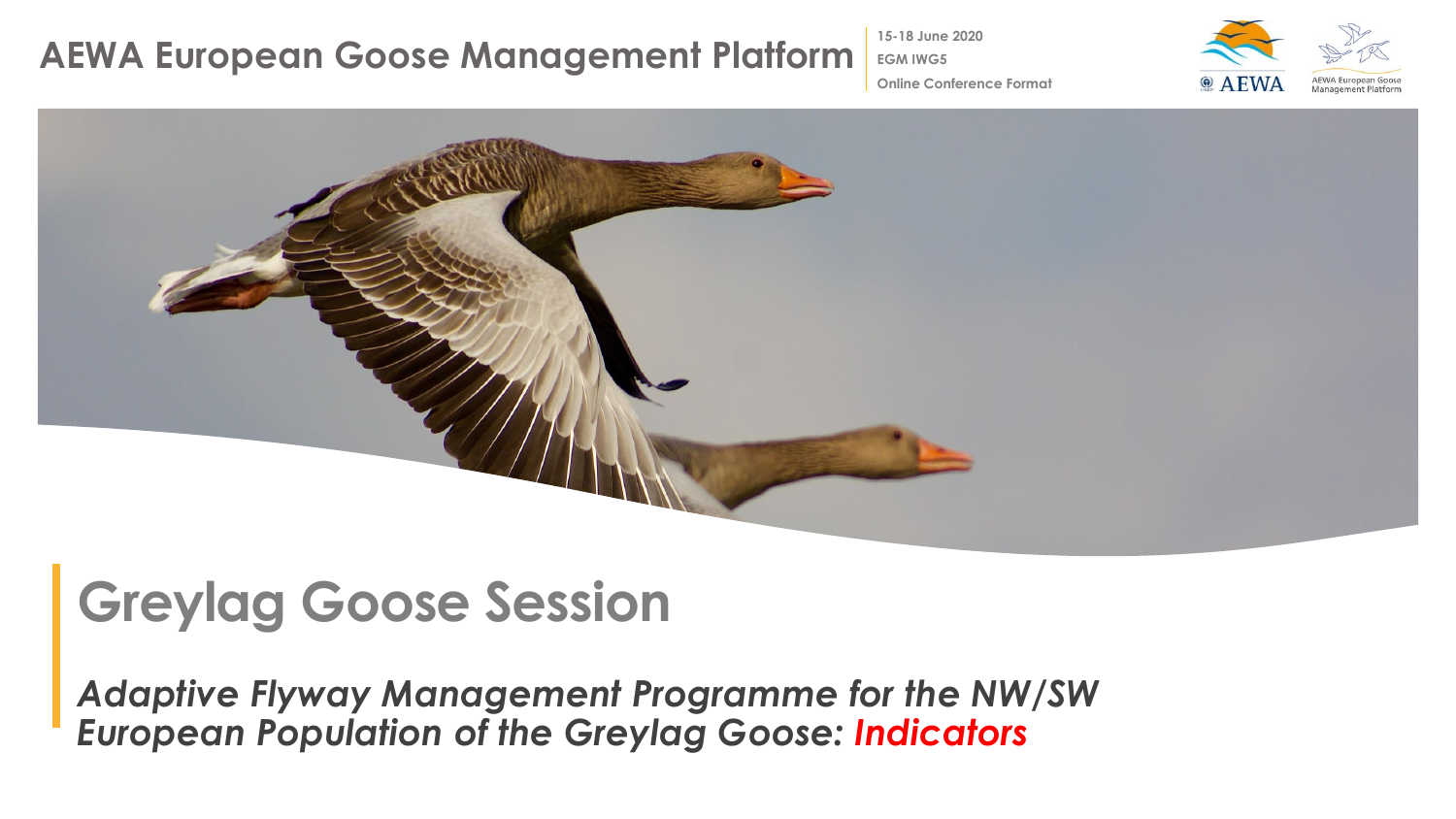**15-18 June 2020 EGM IWG5 Online Conference Format**



Adaptive Flyway Management Programme for the NW/SW European Population of the Greylag Goose AEWA\_EGM\_IWG\_5\_14\_AFMP\_GG\_CORR1

## **Monitoring indicators and programmes: general principles**

Indicators to be used in the assessment of the ISSMP and the AFMP

- Annual data collection in most cases, but reporting only in Dec. 2025 in most cases
- Same indicators for the same species
- We need indication of trends (increasing or decreasing) not necessarily absolute values
- Indicators should be robust but relatively inexpensive, building on existing data collection
- Use of relative annual indices at national level combined into multinational indices at flyway level

Indicator fact sheets (Annex 5)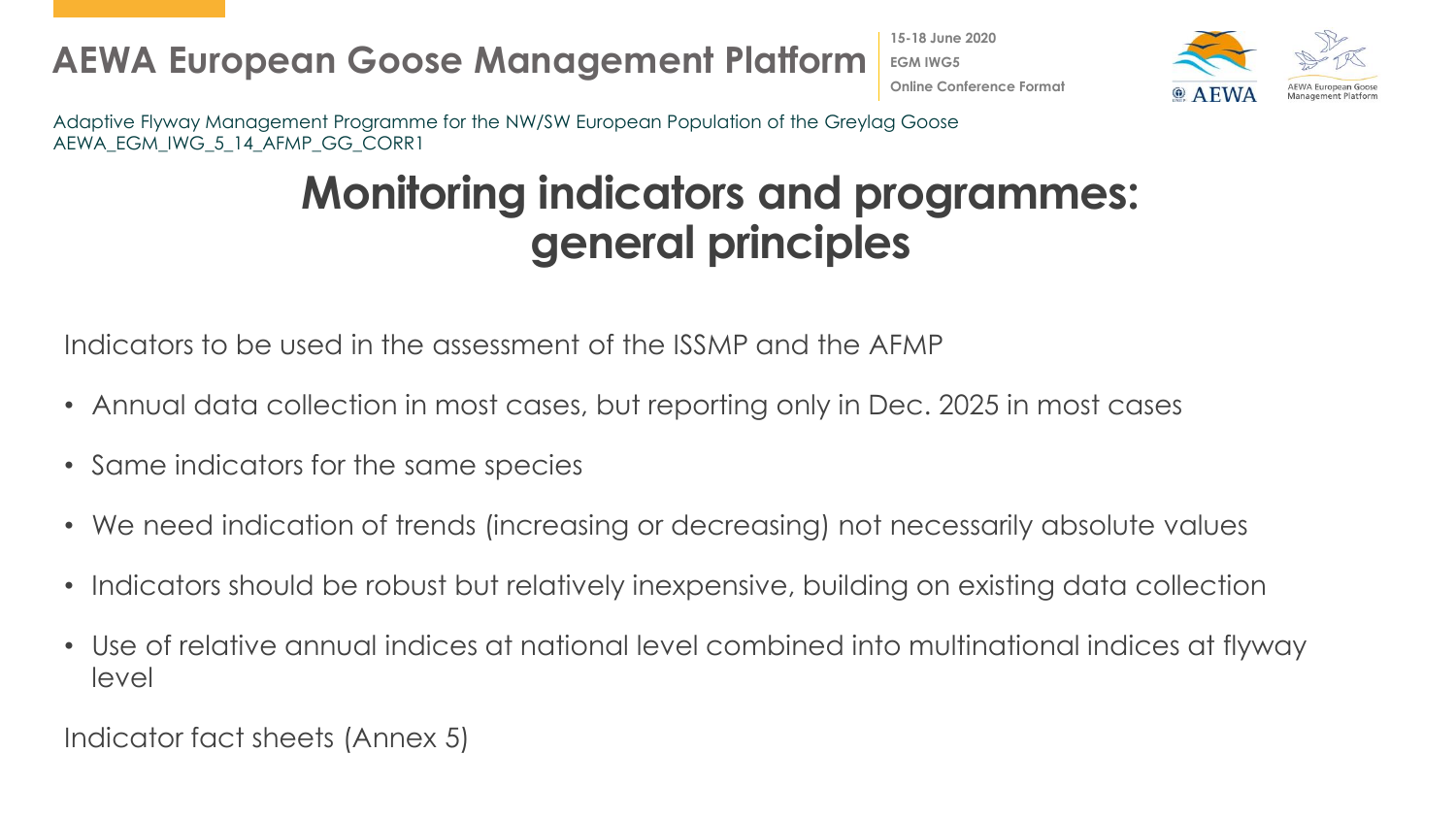**15-18 June 2020 EGM IWG5 Online Conference Format**



Adaptive Flyway Management Programme for the NW/SW European Population of the Greylag Goose AEWA\_EGM\_IWG\_5\_14\_AFMP\_GG\_CORR1

## **Monitoring indicators and programmes: proposed indicators**

- I. Maintain the population at a satisfactory level
	- 1. Population size compared to the Favourable Reference Population (FRP)
	- 2. Range extent compared to Favourable Reference Range (FRR)
- II. Minimize agricultural damage and conflicts
	- 1. Relative change in damage payments
- III. Minimize the risk to public health and air safety
	- Risk of zoonotic influenza transmission to the general public
	- 2. Number of bird strikes caused by Barnacle Goose
	- 3. Number of Barnacle Geese passing over the commercial airports
- IV. Minimize the risk to other flora and fauna
	- 1. Area of natural habitat or habitat of threatened species negatively affected by Barnacle Goose
- V. Maximise ecosystem services
	- 1. Number of people enjoying watching geese
	- 2. Number of recreational Greylag Goose hunters
	- 3. Number of Greylag Geese killed and used
- VI. Minimise costs of goose management
	- 1. Relative change in cost of goose management
- VII. Provide hunting opportunities that are consistent with maintaining the population at a satisfactory level
	- 1. Available sustainable hunting quota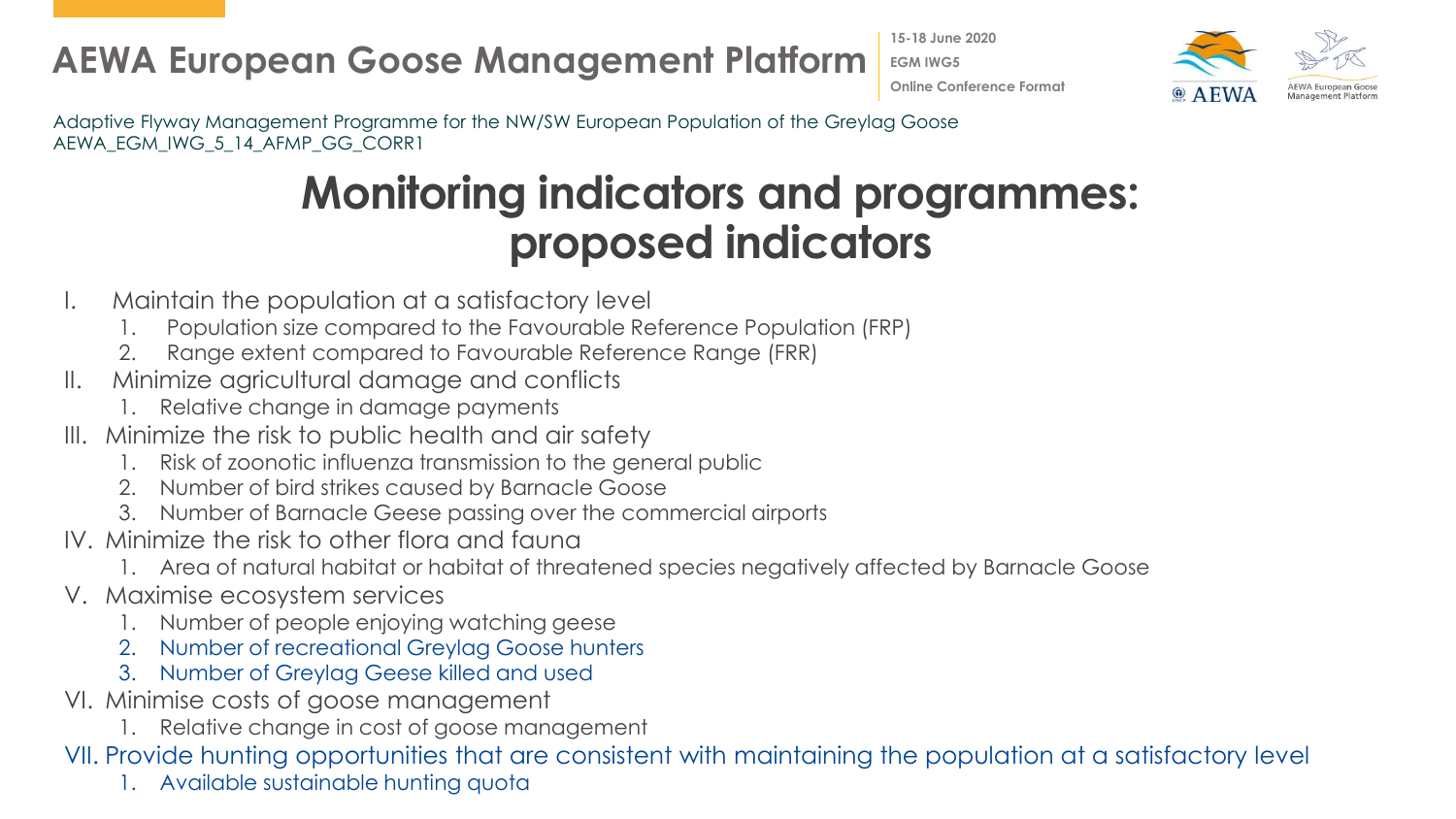**15-18 June 2020**

**EGM IWG5**



**Online Conference Format**



# **Greylag Goose Session**

*Adaptive Flyway Management Programme for the NW/SW European Population of the Greylag Goose: Iterative phase*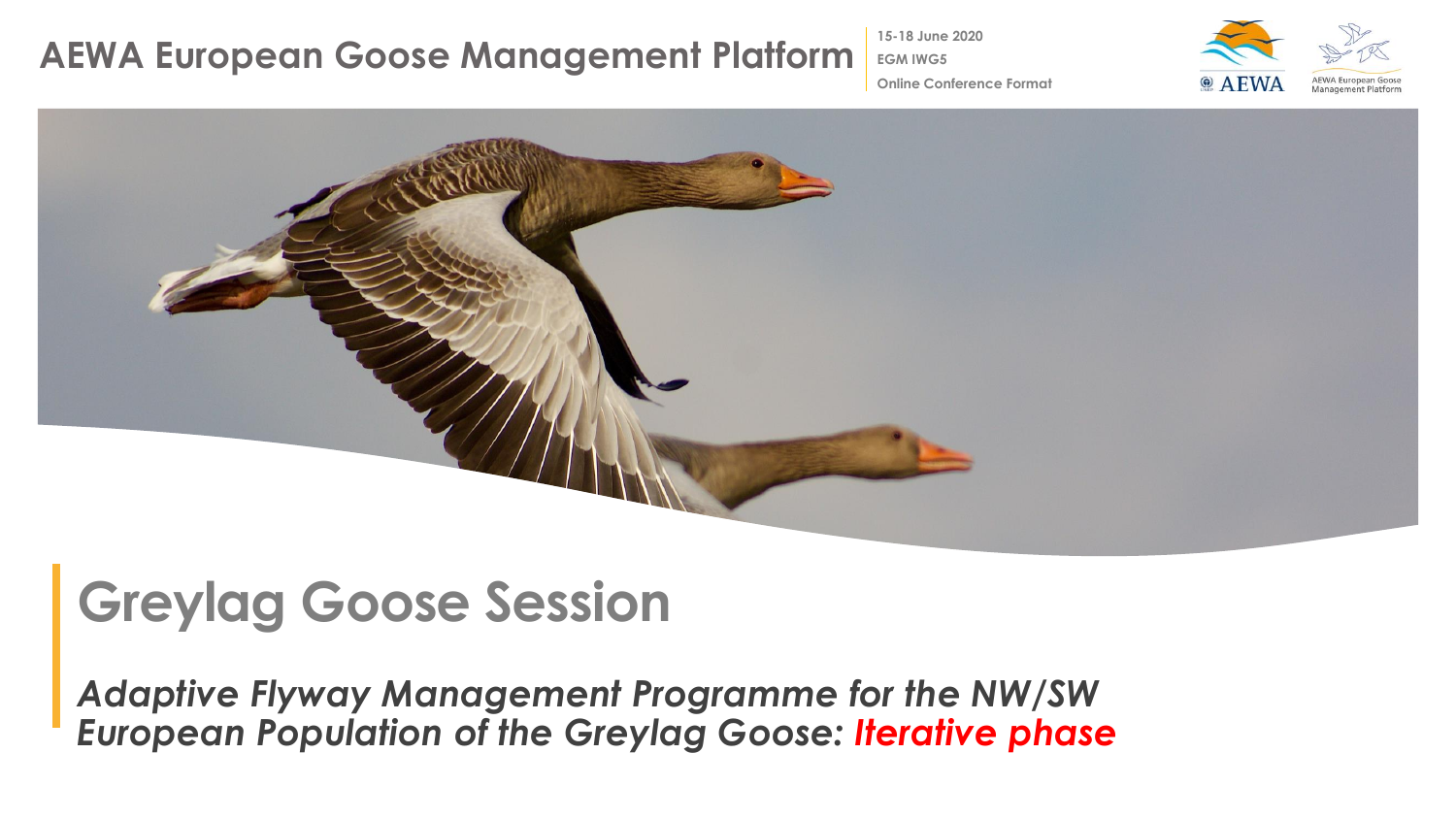**15-18 June 2020 EGM IWG5 Online Conference Format**



Adaptive Flyway Management Programme for the NW/SW European Population of the Greylag Goose AEWA\_EGM\_IWG\_5\_14\_AFMP\_GG\_CORR1

## **Protocols for the iterative phase**

- A 10/12 year cycle of the ISSMP;
- **Two 6-year** cycles of the AFMP, and within the AFMP:
	- **1-year cycles** of monitoring, assessment, decision making and workplans

#### **ISSMP**

#### 12 year cycle of evaluation and adaptation related to:

- Goals
- Objectives (Fundamental, Means and Process)
- Alternative actions related to objectives

#### 6 year cycle of evaluation and adaptation related to:

- Management Units
- FRVs
- $\cdot$  Box 1
- Population target
- Population models
- Impact models
- Protocol for the iterative phases
- The range of and methods for indicators and programs
- The state of indicators and evaluation towards achieving objectives

#### 1 year cycle monitoring and assessment related to:

- The state of indicators related to population models/harvest assessment
- Evaluating progress toward achieving objectives
- Identify appropriate management actions
- Increase understanding of population dynamics
- Refine models of population dynamics
- Annual work plans for the Task Force, Data Centre and Range States
- National implementation and, if needed, adaptation of harvest regulations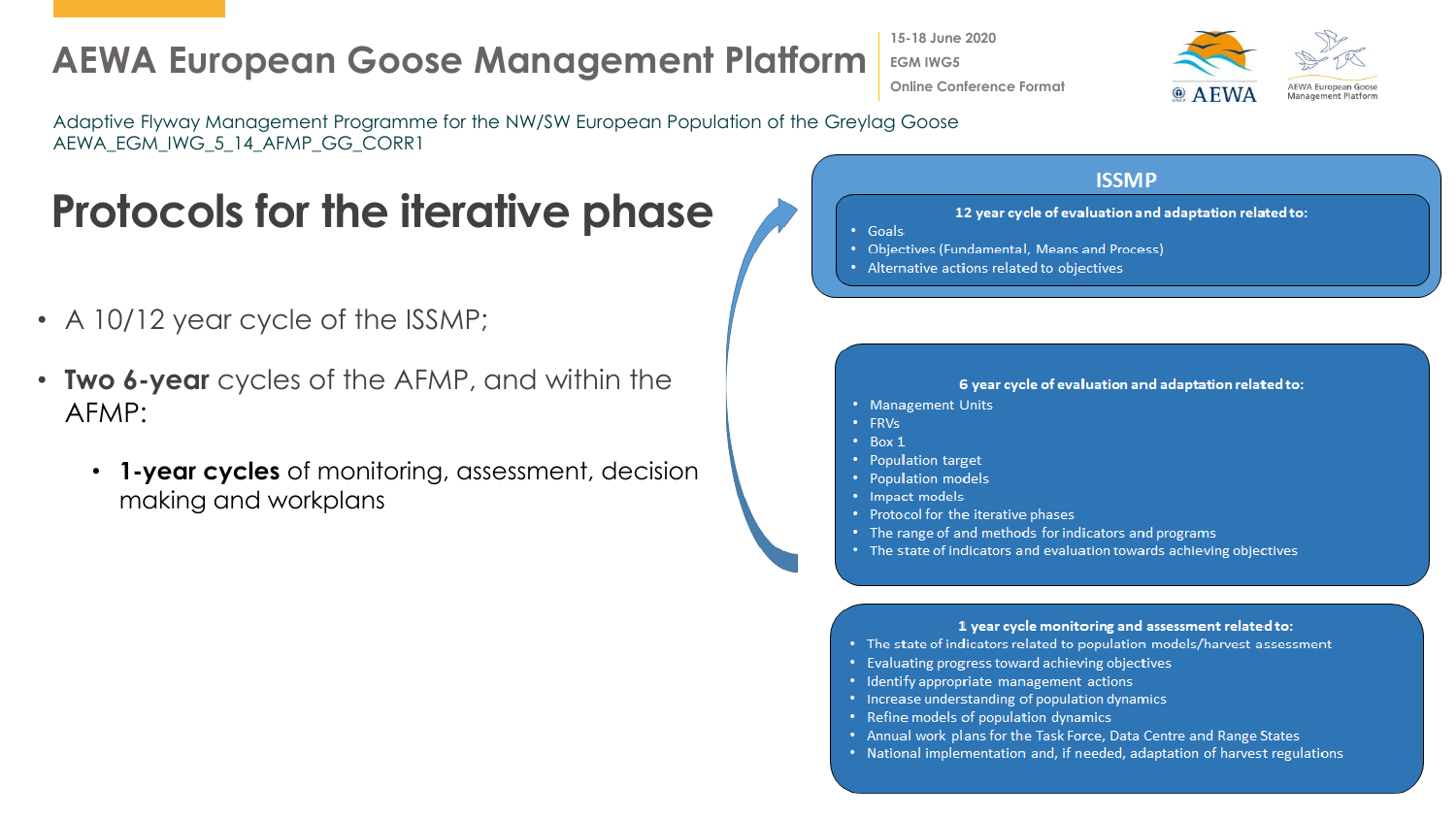**15-18 June 2020 EGM IWG5 Online Conference Format**



Adaptive Flyway Management Programme for the NW/SW European Population of the Greylag Goose AEWA\_EGM\_IWG\_5\_14\_AFMP\_GG\_CORR1

# **A 6-year cycle of the AFMP**

- Management Units (Chapter 1);
- FRVs (Chapter 2);
- Box 1 (Annex 2);
- Population target (Chapter 3, Annex 3);
- Population models (Chapter 4, Annex 4);
- Impact models (Annex 5);
- Protocol for the iterative phases (Chapter 6);
- The range of and methods for indicators and programs (Chapter 5, Annex 6);
- The state of indicators and evaluation towards achieving objectives (Chapter 5, Annex 6).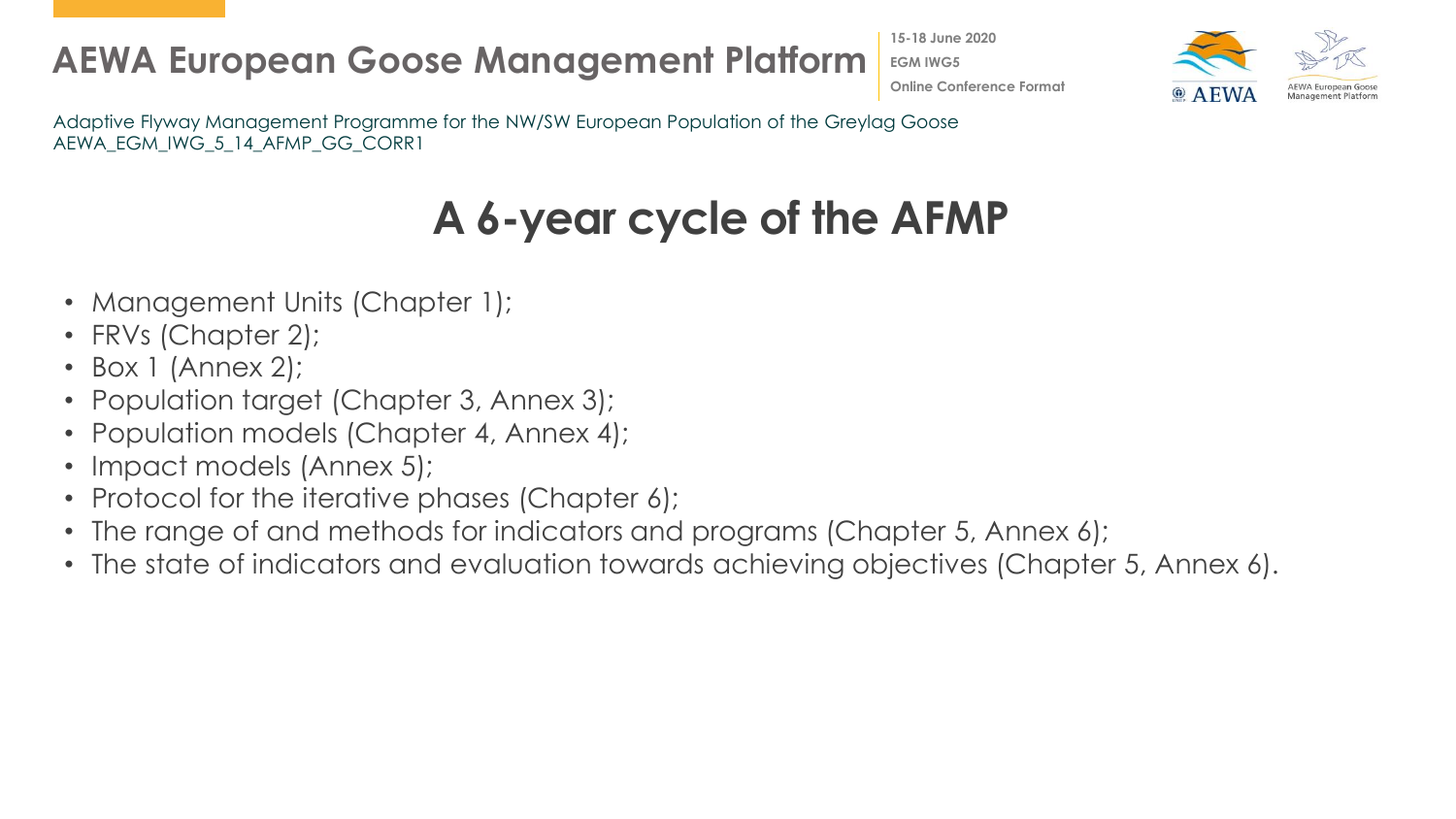**15-18 June 2020 EGM IWG5 Online Conference Format**



Adaptive Flyway Management Programme for the NW/SW European Population of the Greylag Goose AEWA\_EGM\_IWG\_5\_14\_AFMP\_GG\_CORR1

## **1-year cycles within the AFMP**

- The state of indicators related to population models/harvest assessment (Action 4.2 in the ISSMP);
- Evaluating progress toward achieving objectives;
- Identify appropriate management actions;
- Increase understanding of population dynamics;
- Refine models of population dynamics;
- Update work plans for the Task Force, Data Centre, Range States (Annex 1);
- National implementation and, if needed, adaptation of harvest regulations.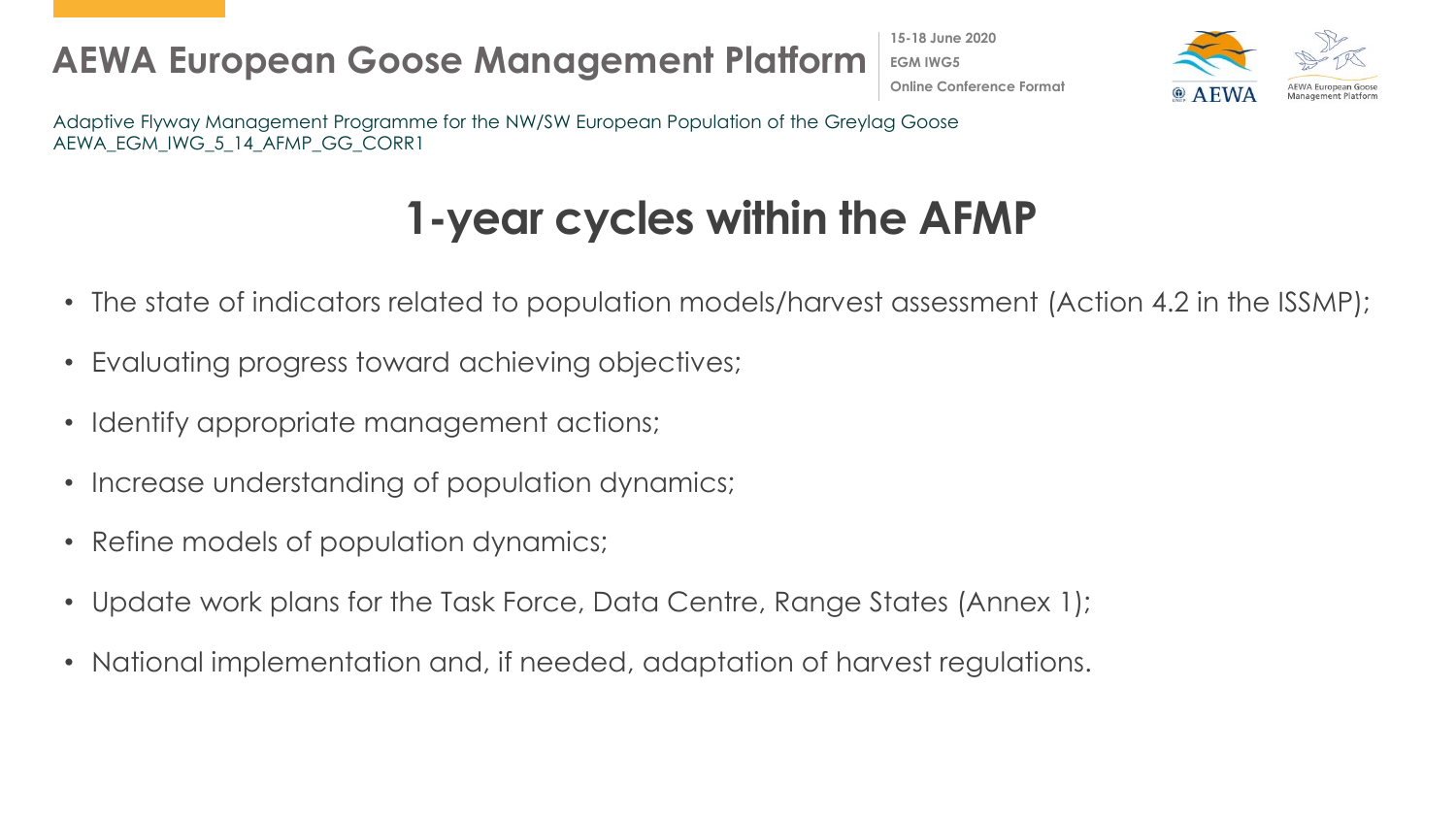**15-18 June 2020 EGM IWG5 Online Conference Format**



Adaptive Flyway Management Programme for the NW/SW European Population of the Greylag Goose AEWA\_EGM\_IWG\_5\_14\_AFMP\_GG\_CORR1

## **Short-term annual monitoring needs**

- 1. An evaluation of potential bias in reported offtake in each range state (between 2020-2022);
- 2. Development and implementation of a coordinated and systematic monitoring program including development of indicator fact sheets for the long-term data need (2020-2022);
- 3. Monitoring of:
	- a. Mid-winter population counts for each range state (January 2021 and 2022);
	- b. Breeding pairs per range state derived either from: Option A: Summer counts per range state + proportion of young and older birds Option B: Number of breeding pairs based on Art. 12 indexed by the results of Common Bird Monitoring
	- c. Offtake (harvest + derogation) per range state, distinguished between "breeding" period (1 February-31 July) and "post-breeding" period (1 August-31 January) seasons where possible (season 2020/21 and 2021/22);
	- d. Crippling rate for the same periods as offtake (season 2020/21 and 2021/22);
	- e. Multi-state Capture-Marking-Resighting (CMR) analysis to estimate annual survival rates and MU transition probabilities (between 2020-2022);
- 4. Monitoring data is to be submitted to the EGMP Data Centre on an annual basis, and no later than 30 April each year (anticipating time lag of 1 year between data collection and submission);;
- 5. Data collation and analysis (April-May 2021 and 2022);
- 6. Harvest assessment at population level (May 2021 and 2022);
- 7. Decision making (EGM IWG) (mid-June 2021 and 2022);
- Implementation by Range States (2021 and 2022).